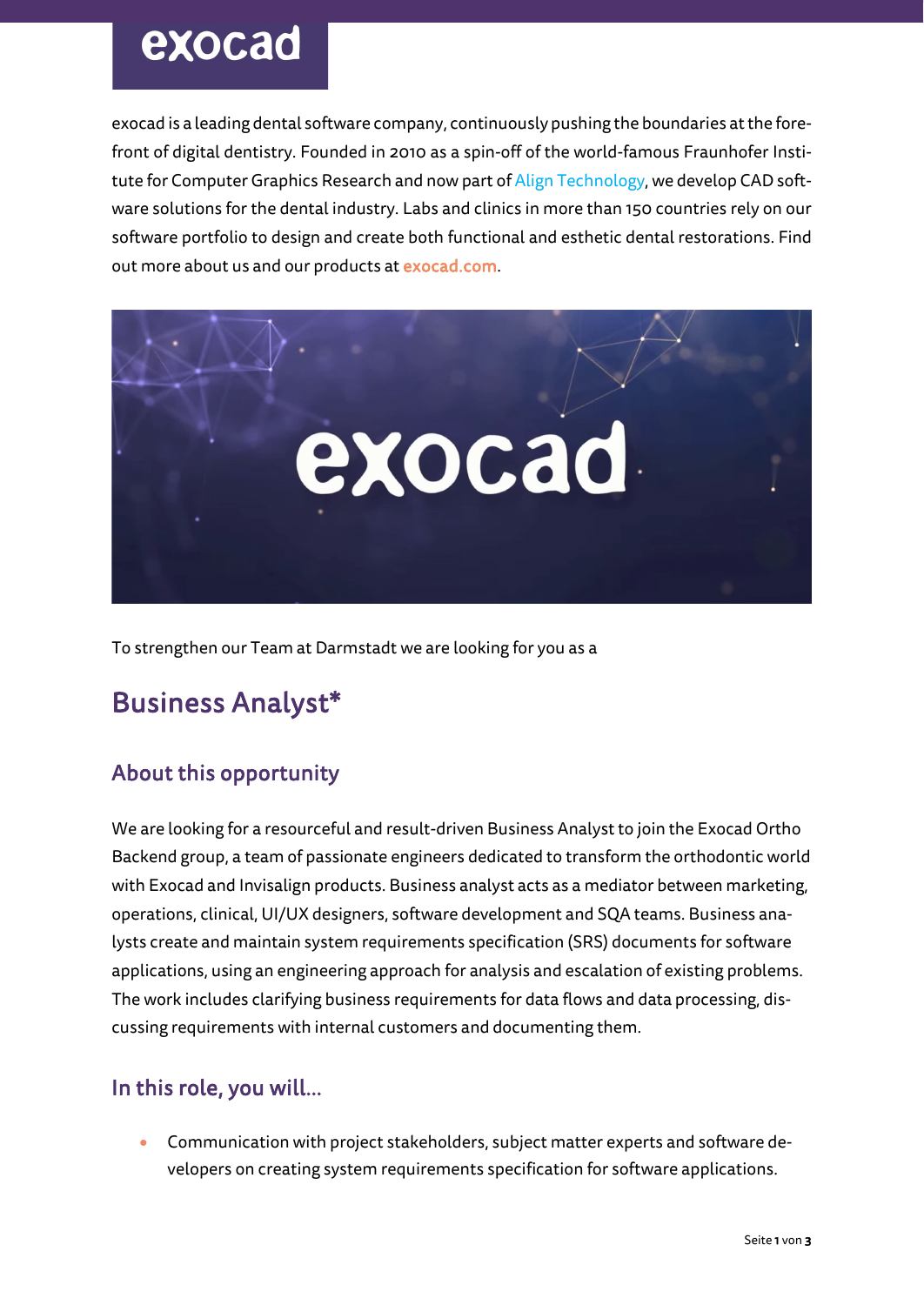# exocad

- Communication with software developers and SQA engineers to clarify requirements during development and testing phase.
- Ensures tracing requirements from the documentation to the software product
- Creating and maintaining system requirements specification (SRS) documents
- Form and document architectural solutions together with other team members.
- Produce analysis for current tasks.
- Playing backlog owner role for Scrum team

### In this role, you'll need …

- Bachelor's degree or higher in the SW, IT-related field.
- 5+ years of professional experience in a similar position
- Strong technical writing skills to gather and document requirements clearly.
- Effectively coordinates work and communication across different groups of individuals and levels in the organization.
- Proven understanding of development processes and agile methodologies (SCRUM).
- Proactively initiates, develops, and maintains effective working relationships with team members.
- Analytical and solution-oriented mind, critical and logical thinking, ability to reach the correct conclusion based on the available facts and arguments.
- Experience and desire to learn Cloud Services, and Software Architecture.
- Ability to analyze information and learn quickly.
- Good knowledge of Word, Excel, PowerPoint and desire to learn new applications.
- Experience in drawing UML diagrams (sequence, data flow, ER) is a plus.
- Understanding the principles of operation and design of REST API is a plus.
- Fluent in English with excellent verbal and written communication skills.
- Knowledge of any programming language is a plus.
- German B1/B2 is a plus.

### What we offer you

- Exciting and wide range of tasks in a dynamic and growth-oriented software company
- Flat hierarchies and efficient decision-making processes
- A positive working atmosphere that promotes both individual freedom and responsibility
- Strong team spirit
- Modern offices and cutting-edge work equipment
- Flexible working and home-office possibilities / fully remote working is possible (inside Germany)